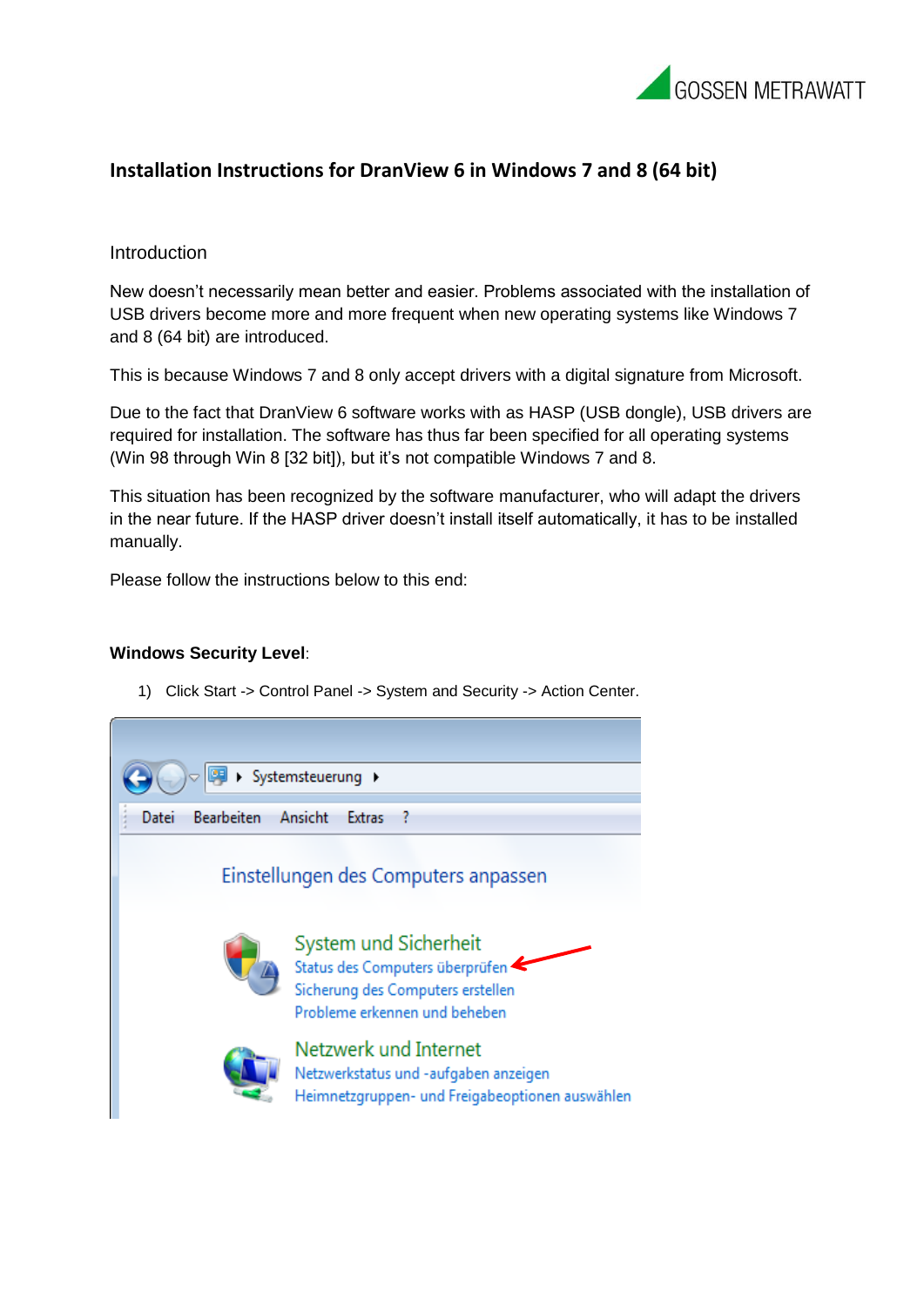

2) Click "Change User Account Control Settings".



3) Move the slider down to "Never notify" and click OK (see below). *Make a note of your current security settings. Your original settings should be restored after the HASP driver has been successfully installed.*